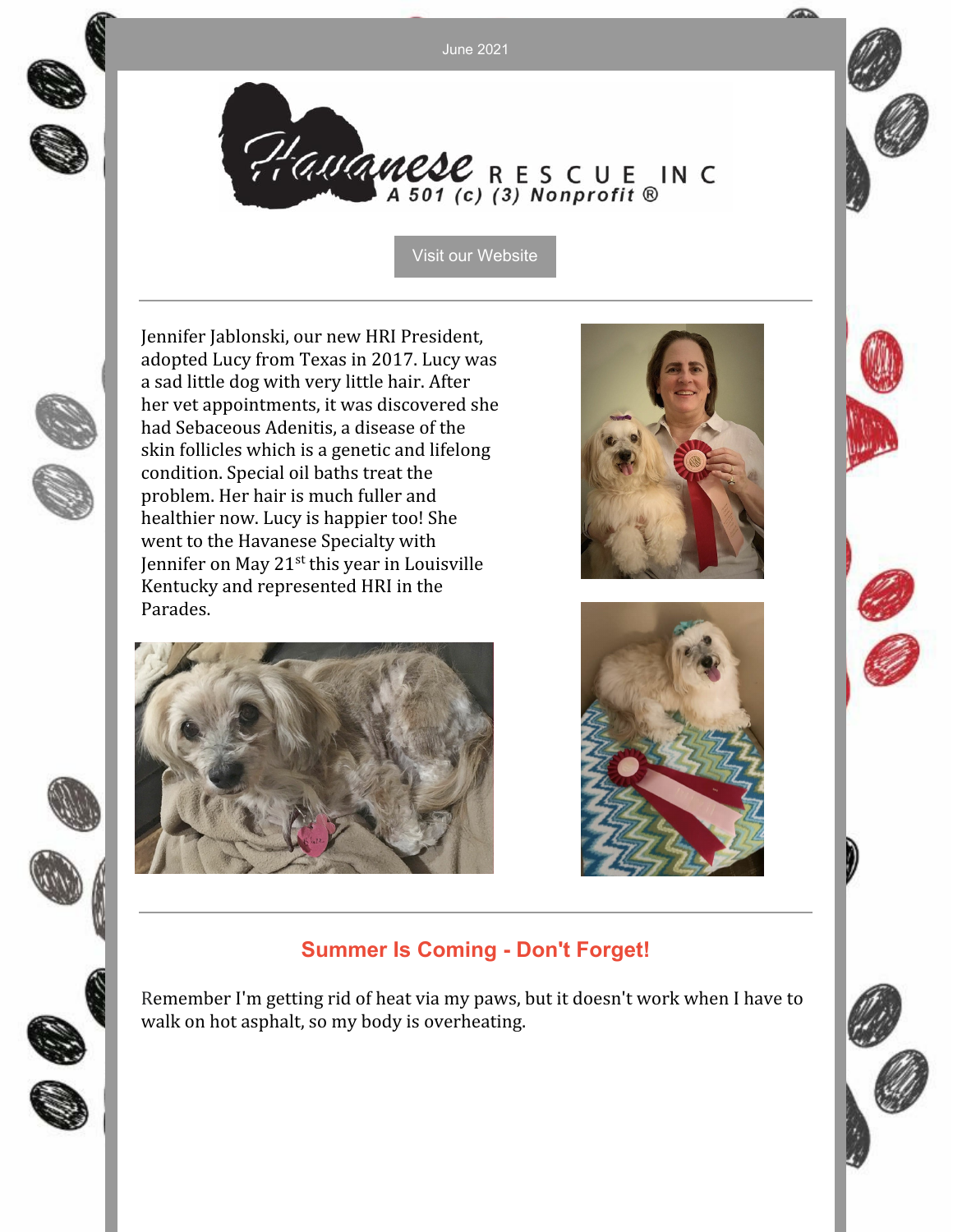**HOT ASPHALT!** Asphalt Air Temperature Temperature  $125^\circ$  $135^\circ$  $143^\circ$ At 125<sup>°</sup> skin destruction can occur in just 60 seconds. Always check the asphalt prior to allowing your pet to walk on it. get burned. Paws w TIP: If it's too hot for your bare feet it's too ot for theirs!

## **The Month of May at HRI**

There were thirteen dogs in HRI in May. Seven dogs are still in foster care, one is recovering from surgery to correct ectopic ureters (a birth defect). Three were adopted and have gone home to new families. Three more are in Foster- to-Adopt homes who plan to adopt them once the vet visits and treatments are finished.











I)

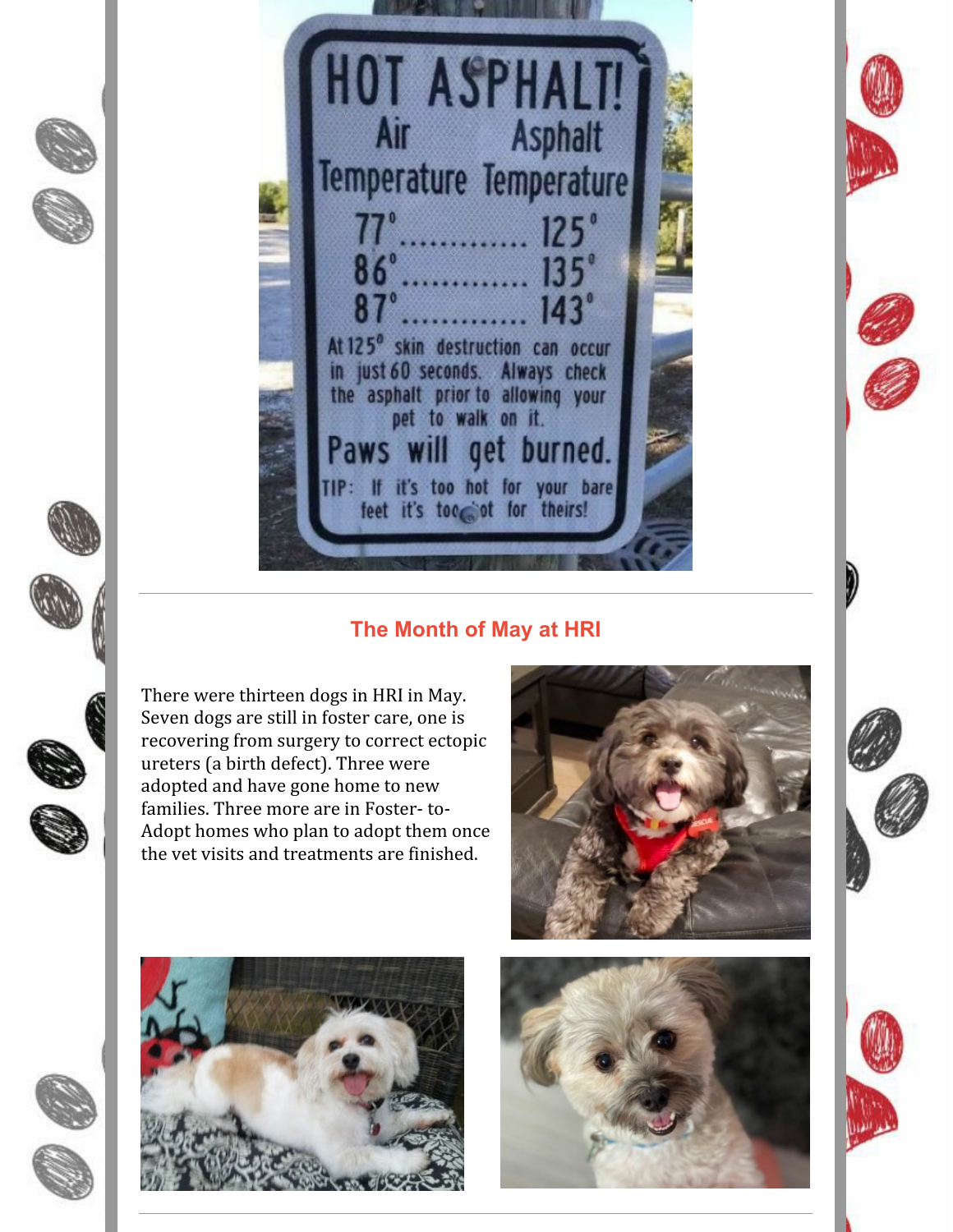You shop. Amazon gives.

# amazon.com<sup>®</sup> Smile

Begin your shopping at smile.amazon.com and choose to donate to Havanese Rescue Inc. 0.5% of your purchase is donated!



#### **Ingilipean**

# **Preparing To Go Back To Work**

Many of us have been working from home full-time during the pandemic. While we have enjoyed all the extra time with our dogs, they have become accustomed to having us around. As a result, they may need help transitioning to more alone time. Here are some tips:

Get your dog accustomed to being separated from you while you are home.